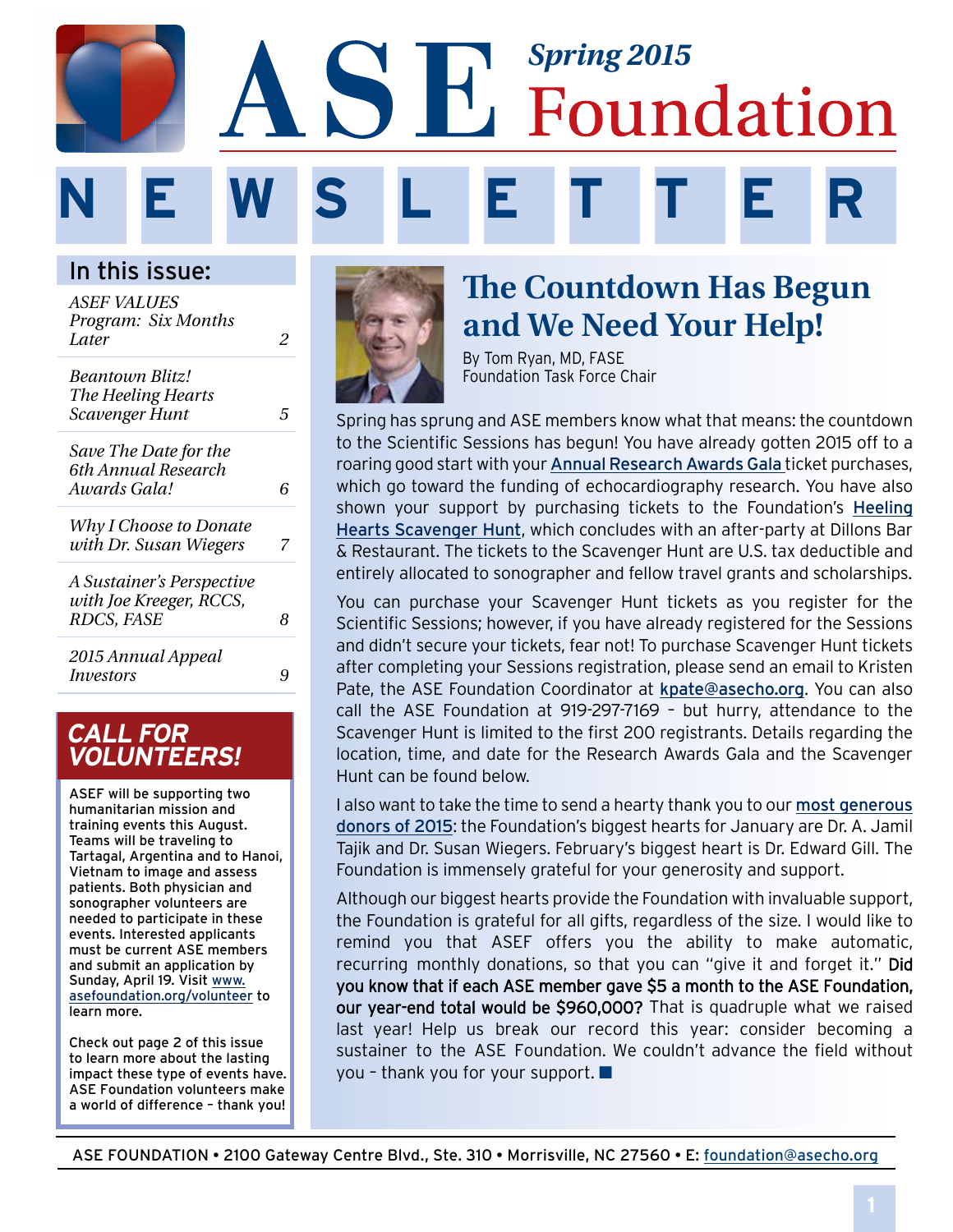# **ASEF VALUES Program: Six Months Later**

## *"…our sonographer students suddenly had "heroes" to look up to." - Ashwin Venkateshvaran, MSc, RCS, RDCS*

In August 2014, the ASE Foundation hosted its Valvular Assessment Leading to Unexplored Echocardiographic Stratagems (VALUES) Program, which served as a teaching and research event designed to assess the full spectrum of abnormalities seen in rheumatic heart disease, using state of the art echocardiographic modalities. Twenty ASEF volunteers traveled to Bangalore, India and worked alongside faculty at the Sri Sathya Sai Institute of Higher Medical Sciences (SSSIHMS) for four days. During that time, they imaged and assessed 256 patients with rheumatic heart disease.

Six months later, we checked in with Ashwin Venkateshvaran, Sonographer Cardiology Manager at the Sri Sathya Sai Institute of Higher Medical Sciences in Bangalore, India, regarding the Foundation's lasting impact on echocardiography in India. His interview with the ASE Foundation Coordinator can be read on the following pages.

Ashwin has championed the Foundation's causes and has worked tirelessly to ensure that sonographers in India are provided with exceptional educational resources, a virtual meeting place to discuss anomalous echo cases, and knowledge regarding the "application of both basic and advanced echocardiographic imaging modalities in the routine assessment of patients with rheumatic heart disease."

VALUES Program team leader David Adams and volunteer Bharat Patel have stayed in touch with Ashwin and sonographers in India over the past six months. Bharat graciously provided many sonographer students with ASE memberships and nursing students with stethoscopes. David has offered his echo expertise to sonographers via email and phone. Although ASE Foundation volunteers only stayed in Bangalore for four short days, the VALUES Program produced positive reverberations in the Indian echo community that is being felt months after the mission took place.



Ashwin Venkateshvaran, MSc, RCS, RDCS and Lead Cardiac Sonographer at SSSIHMS

*The ASE Foundation supported the team of echocardiography professionals that volunteered at the Sri Sathya Sai Institute of Higher Medical Sciences (SSSIHMS) in Bangalore, India.* 

*This article details SSSIHMS's lead cardiac sonographer, Ashwin Venkateshvaran's, perspective on the ASE Foundation's lasting impact on the echo community at SSSIHMS and in India.*



Sonographers in Bangalore, India with ASE Foundation VALUES Program volunteer, Bharat Patel, RDCS, RVS, RDMS, FASE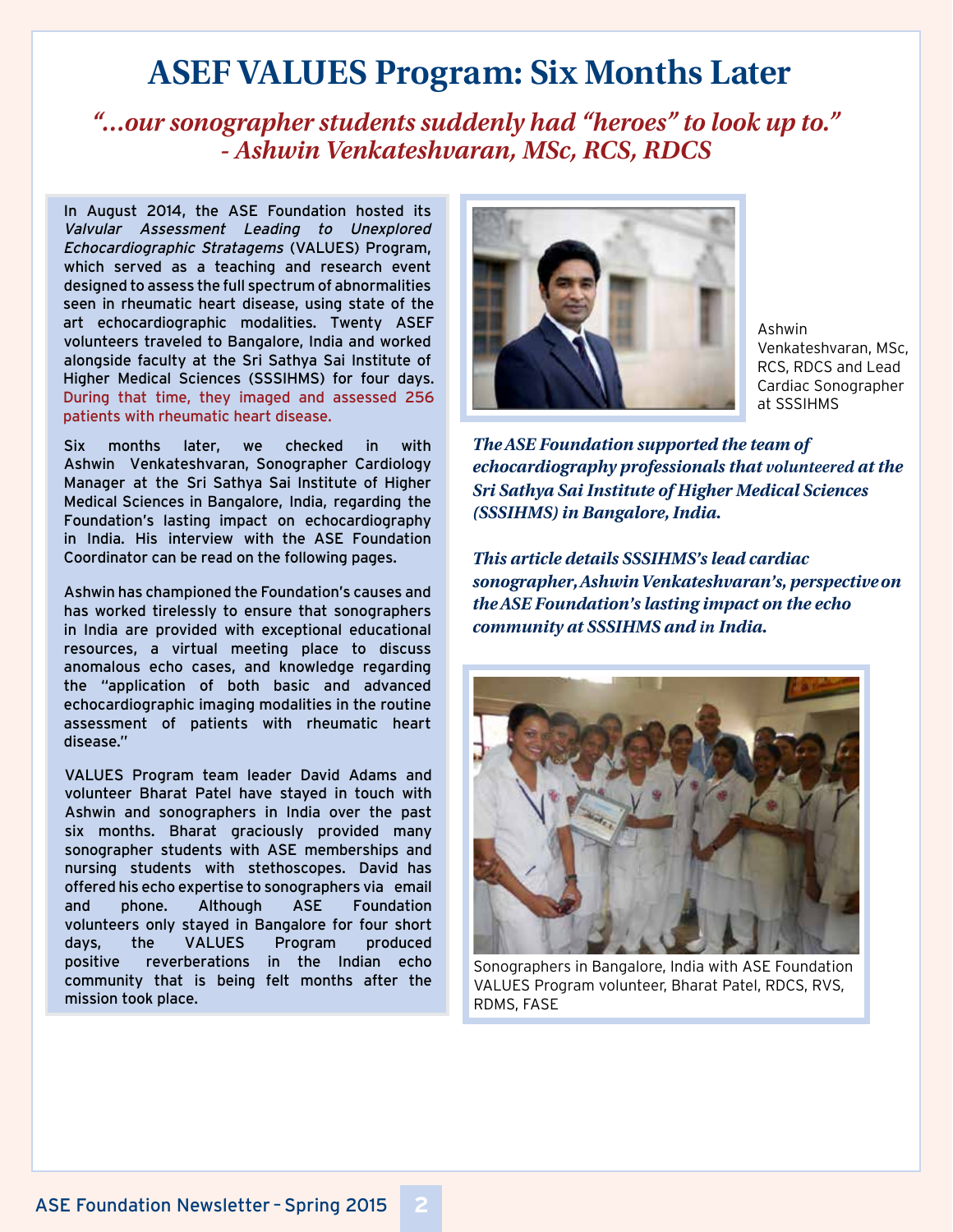#### What were your expectations for the humanitarian mission and training event in Bangalore?

The VALUES program was conceptualized as a unique humanitarian event that combined education, training and research aimed at providing novel insights into the management of rheumatic heart disease, which continues to plague many parts of the developing world.

The collaboration promised to enhance patient care through a direct interaction with professionals at the ASE, and aimed to: a) empower local physicians and sonographers through an exploration of current-day technology applied to a local context, and b) share these novel insights with the larger medical community in India using web-enabled broadcasts.

This opportunity, not often available to India, promised to improve our combined understanding of one of the oldest forms of heart disease known to man.



A view of the SSSIHMS from above

#### Were your expectations met?

Yes, and exceeded by miles. Over 250 patients with rheumatic heart disease directly benefitted from the ASE Foundation visit.

In addition to staff physicians at SSSIHMS, 30 physician delegates from other parts of the country travelled to Bangalore to attend the event, and many hundreds gained from the daily broadcasts from the institute. Novel techniques, such as the use of mobile health and wearable devices, were explored to improve access to health delivery and medical training in India.

Regular talks by the ASE faculty enhanced our understanding of the utility of contemporary echocardiographic modalities, and daily scanning and image interpretation sessions provided opportunities for one-on-one interaction. Local physicians gained immensely, and our sonographer and nursing students suddenly had "heroes" to look up to. I think the visiting team has touched far more lives than



The 2014 ASEF VALUES Program Volunteer Team

they could imagine. In addition to 15 staff cardiologists and cardiac fellows, 20 nursing students, 15 sonographers and sonographer students also gained during the Foundation's four day stay.

#### You are the Cardiology Manager for SSSIHMS and run the Cardiac Sonographer School. How do you feel that SSSIHMS is unique?

The Sathya Sai Institute ranks among the few medical institutes in India that offers healthcare at the tertiarylevel (which includes surgical and post-surgical care) at no charge to its patients. This is of particular relevance in a country with millions of people below the poverty line, with inadequate access to medical insurance or social security.

The institute is run by voluntary donations to a charitable trust. Our founder, Sri Sathya Sai Baba, strongly propagated the ideal of giving back to society, and employed healthcare as a means to do so. The model and intent make the institution quite unique.



SSSIHMS sonographers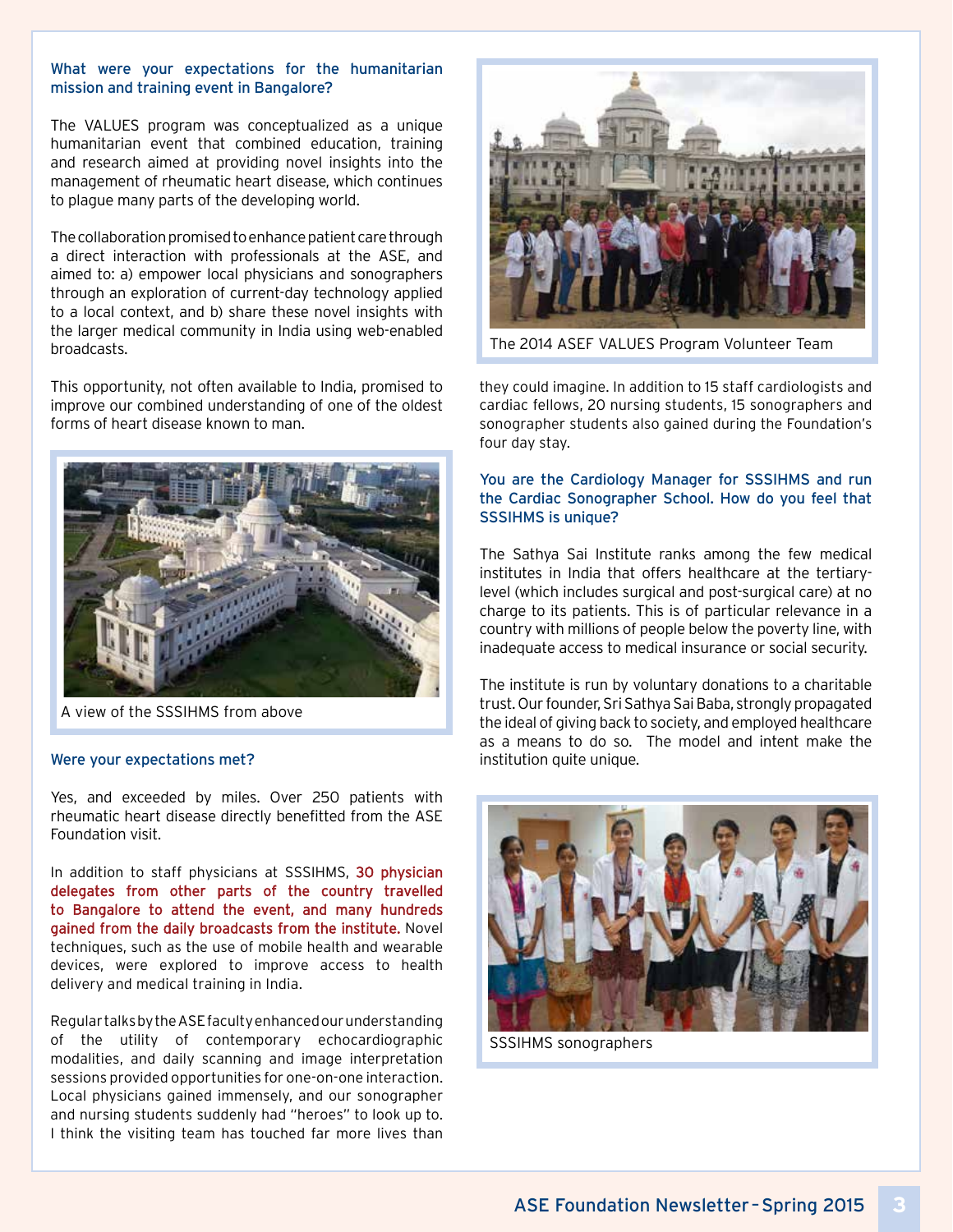#### What positive changes have been made at SSSIHMS since the VALUES Program took place?

A number of positive changes have been made at the institute, including:

a) greater appreciation of understudied aspects of rheumatic heart disease,

b) greater application of both basic and advanced echocardiographic imaging modalities in the routine assessment of patients with rheumatic heart disease,

c) enhanced levels of skill and confidence demonstrated by our sonographers and students, thanks to their interactions with the ASE sonographers and

d) on-going research collaborations with professionals from the ASE team to extend the application of mobile health devices in a developing world context.

#### What are some daily stressors and rewards that you associate with being the Cardiology Manager?

Stresses include balancing the needs of a diverse workforce of clinicians, sonographers, nurses and support staff as we work together to put the patient first.

**As a healthcare manager, my biggest reward is to see a motivated team and happy patients. As an educator, nothing fills me more than to see my students excel at what they do.**

You recently told my colleagues that the number of sonographers in India has grown tremendously over the past year. How do you keep track of the number of new sonographers?

We've employed social media and messenger-based applications on phones to network and organize



ASEF volunteer Egle Burdulis assessing a patient at **SSSIHMS** 

#### sonographers from around the country. **From barely 30 sonographers during the ASEF VALUES meeting a few months ago, we are now past the 300 mark.**

The national echo society has been very supportive in providing stronger identity and incentives to the rapidly growing sonographer community, through an exclusive cardiac sonographer membership, sonographer certifications, and our first sonographer track at Echo India in October this year. We maintain a record of growing numbers based on national memberships.

#### Rheumatic heart disease is prevalent in India. How will SSSIHMS utilize the newly trained sonographers to help diagnose and treat those with RHD?

The practice of echocardiography in India is still physician dominated, but a rapidly growing community of welltrained sonographers can make a significant contribution to healthcare teams, improving healthcare delivery and access.

**I think the ASEF visit has provided "role models" to the Indian sonographers, and suggested what is possible with hardwork, passion, but most importantly, a desire to empower. That inspiration will go a long way.**



A patient and SSSIHMS cardiology professional utilize mHealth assessments

#### What is your favorite movie?

You probably expect me to say Bollywood, and I'm going to disappoint you. Huge Steven Spielberg fan, from the time I fell in love with E.T. as a kid.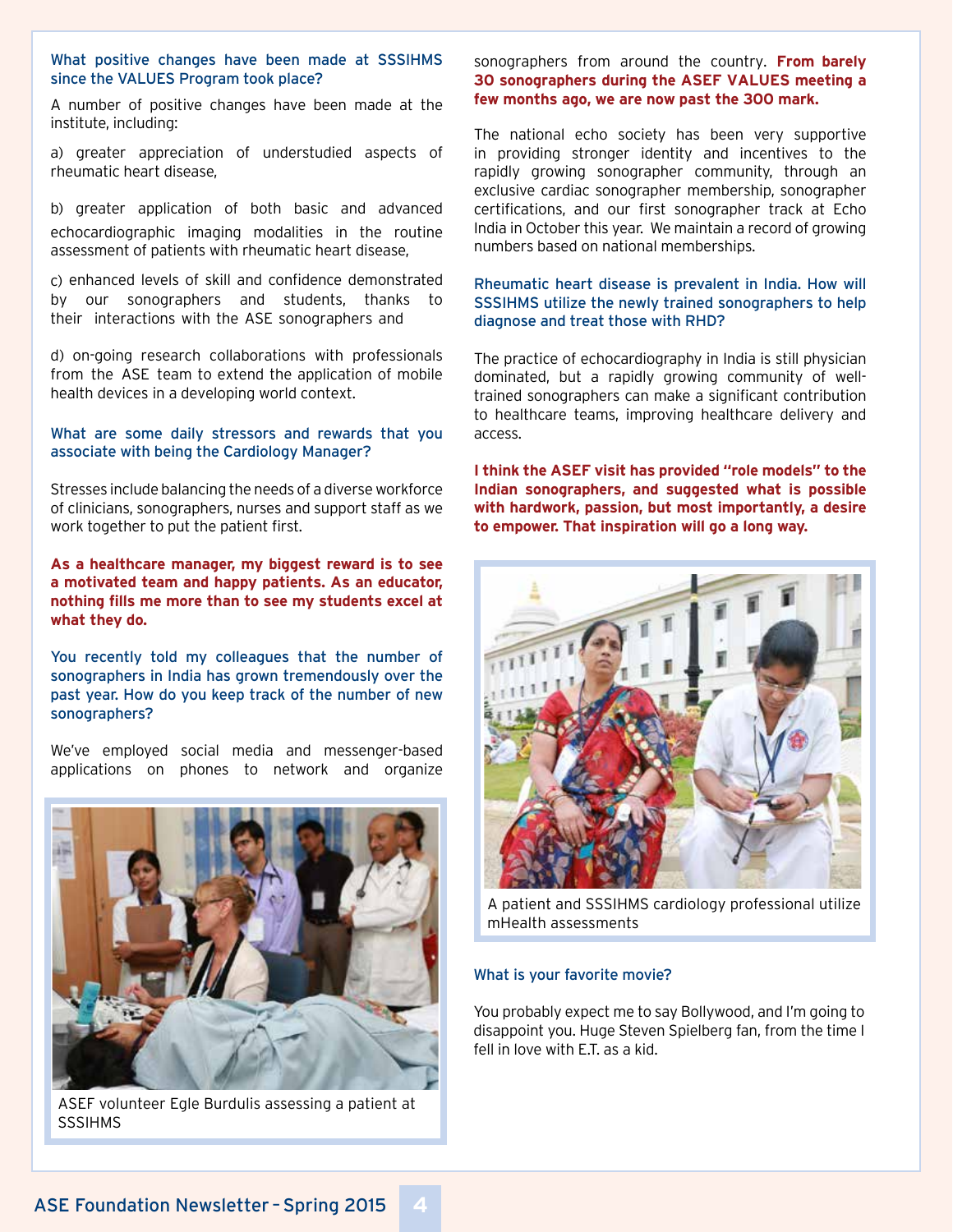# **BEANTOWN BLITZ!**

In Boston, MA during the 26th Annual Scientific Sessions, the ASE Foundation will be hosting an unforgettable fundraiser and historic, downtown Boston will be your playing field. Join us on Sunday, June 14, 2015 from 6:00 pm – 8:00 pm for the Foundation's [Heeling](http://www.asefoundation.org/heelinghearts/) [Hearts Scavenger Hu](http://www.asefoundation.org/heelinghearts/)nt, complete with an event after-party.

Also, did we mention that your \$40 ticket for this event is fully U.S. tax deductible and counts as a donation to provide fellows and sonographers with travel grants and scholarships?



You can register for this event when you sign up for the 2015 Scientific Sessions, or send us an email at [foundation@](mailto:foundation%40asecho.org?subject=) [asecho.org](mailto:foundation%40asecho.org?subject=) or call 919-297-7169 to reserve your spot. Tickets (if supplies last) will be available at the Foundation Booth and the Registration Desk at the Hynes Convention Center for purchase in the days leading up to this event; however, tickets will not be sold at the event site.

You'll be making a difference for echo and having a blast while doing it! The Scavenger Hunt concludes with prizes and is limited to the first 200 registrants. The Foundation encourages you to form a team of 8-10 of your colleagues, friends, and coworkers and bring some friendly competition to this event. Come fundraise with us and explore Boston through this one-of-a-kind expedition!

#### For more information, visit [www.asefoundation.org/heelinghearts](http://www.asefoundation.org/heelinghearts). **WE HOPE TO SEE YOU THERE!**

# *ASEF sincerely thanks the sponsors for this year's event!*

Premier Sponsor of the Heeling Hearts Scavenger Hunt & After-Party: Lantheus Medical Imaging, Inc.



Co-Sponsor of the Heeling Hearts Scavenger Hunt: Siemens Healthcare

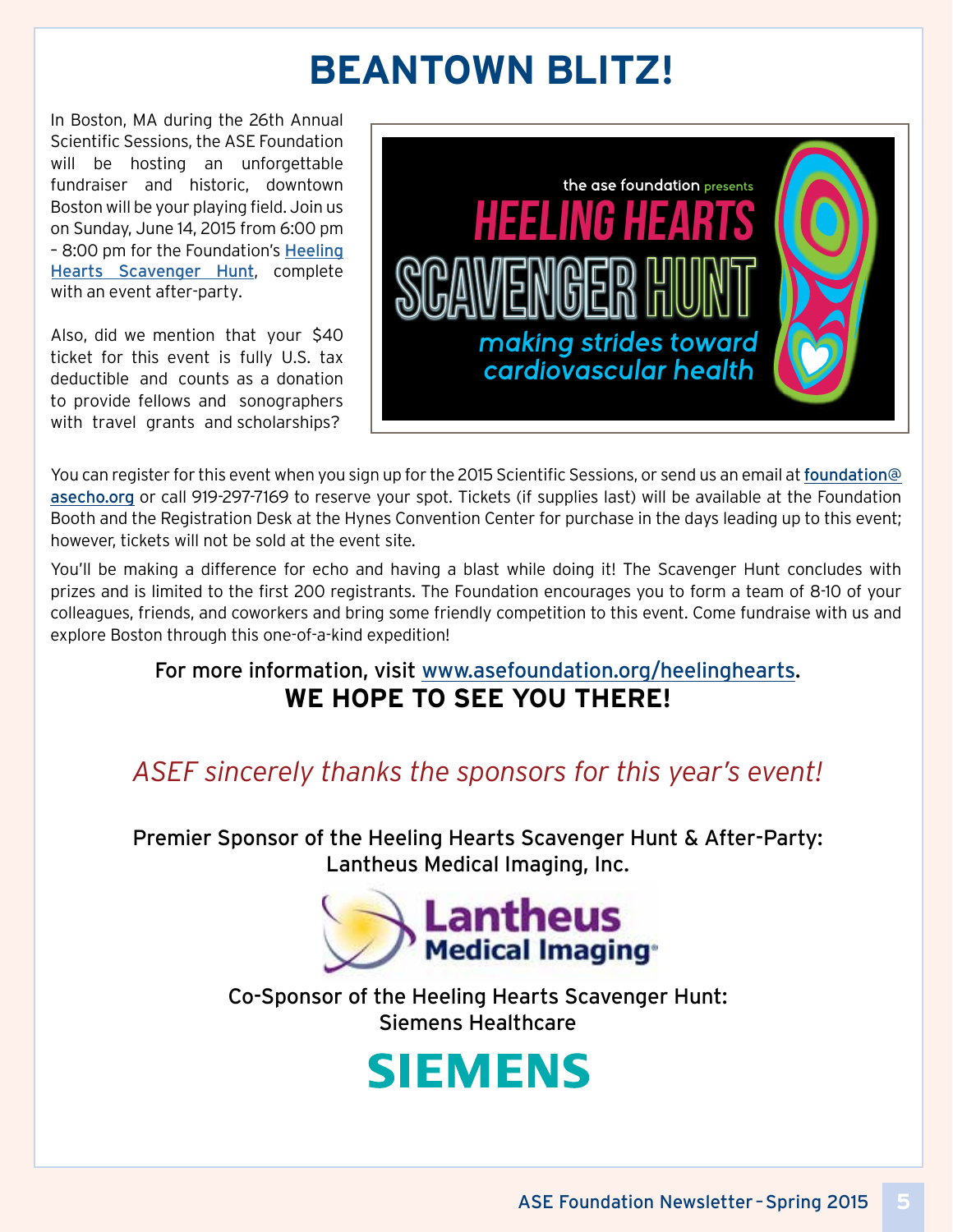# Save the Date for the 6th Annual Research Awards Gala!

In this era of dwindling government research funding and support for research fellowships, the ASE Foundation plays a crucial role in supporting the progress and future of our field through investment in the discovery process and in the careers of investigators. Because of your invaluable support, the ASE Foundation raised over \$70,000 at the 5th Annual Research Awards Gala. Your financial contribution allows the ASE Foundation to provide researchers with much needed funds to continue the growth and advancement of our field. In 2014, the Foundation awarded a \$200,000 research grant from this type of funding! To learn about the Foundation's \$200,000 multi-year research award, please click [here](http://asecho.org/wordpress/wp-content/uploads/2014/10/Research-Award-press-release-final-LH.pdf).



Join the ASE Education and Research Foundation for the 6th Annual Research Awards Gala in Boston. The evening will celebrate the accomplishments of awardees and the dynamic field of cardiovascular ultrasound while enjoying a theme of "Revolutionizing Research." [Registration is now open!](www.asefoundation.org/gala) All prior Galas have sold out; purchase your tickets today.

WHAT: Black-tie optional/cocktail attire with dinner and dancing

WHERE: The Fairmont Copley Place, 138 St. James Avenue, Boston, MA

WHEN: Saturday, June 13, 2015 (7:00 pm – 11:00 pm) during the 26th Annual ASE Scientific Sessions

#### **WE HOPE TO SEE YOU THERE!**

#### [Research Advocate Table – \\$6,000](https://asecho.secure.force.com/MN4__PublicEventRegistration?id=a0SG000000LDKWLMA5)

A table at this level receives premier seating for 10, recognition at the podium, a listing on the ASEF website, and ads recognizing your support of the Foundation in the Journal of the American Society of Echocardiography and the ASE Scientific Sessions Final Program.

#### Research Benefactor Table (Table Captains) – THIS LEVEL HAS SOLD OUT!

A table at this level receives prime seating for 10, recognition at the podium, a listing on the ASEF website, and an ad recognizing your support of the Foundation in the ASE Scientific Sessions Final Program.

#### [Research Patron Table – \\$4,000 \(Individual tickets – \\$400\)](https://asecho.secure.force.com/MN4__PublicEventRegistration?id=a0SG000000LDKlDMAX)

A table at this level receives prime seating for 10, and a listing on the ASEF website.

#### [Research Supporter Tickets – \\$325](https://asecho.secure.force.com/MN4__PublicEventRegistration?id=a0SG000000LDKiEMAX)

Individual seating at open tables.

A portion of each table or ticket sale is considered a charitable tax donation to the ASE Foundation's 2015 Annual Appeal in support of echocardiography research.

If you cannot attend the Gala but wish to make a contribution to the ASE Foundation, please click [here.](www.asefoundation.org/donate) If you have any questions regarding the Gala, please email [gala@asecho.org](mailto:gala%40asecho.org?subject=) or call 919-297-7188.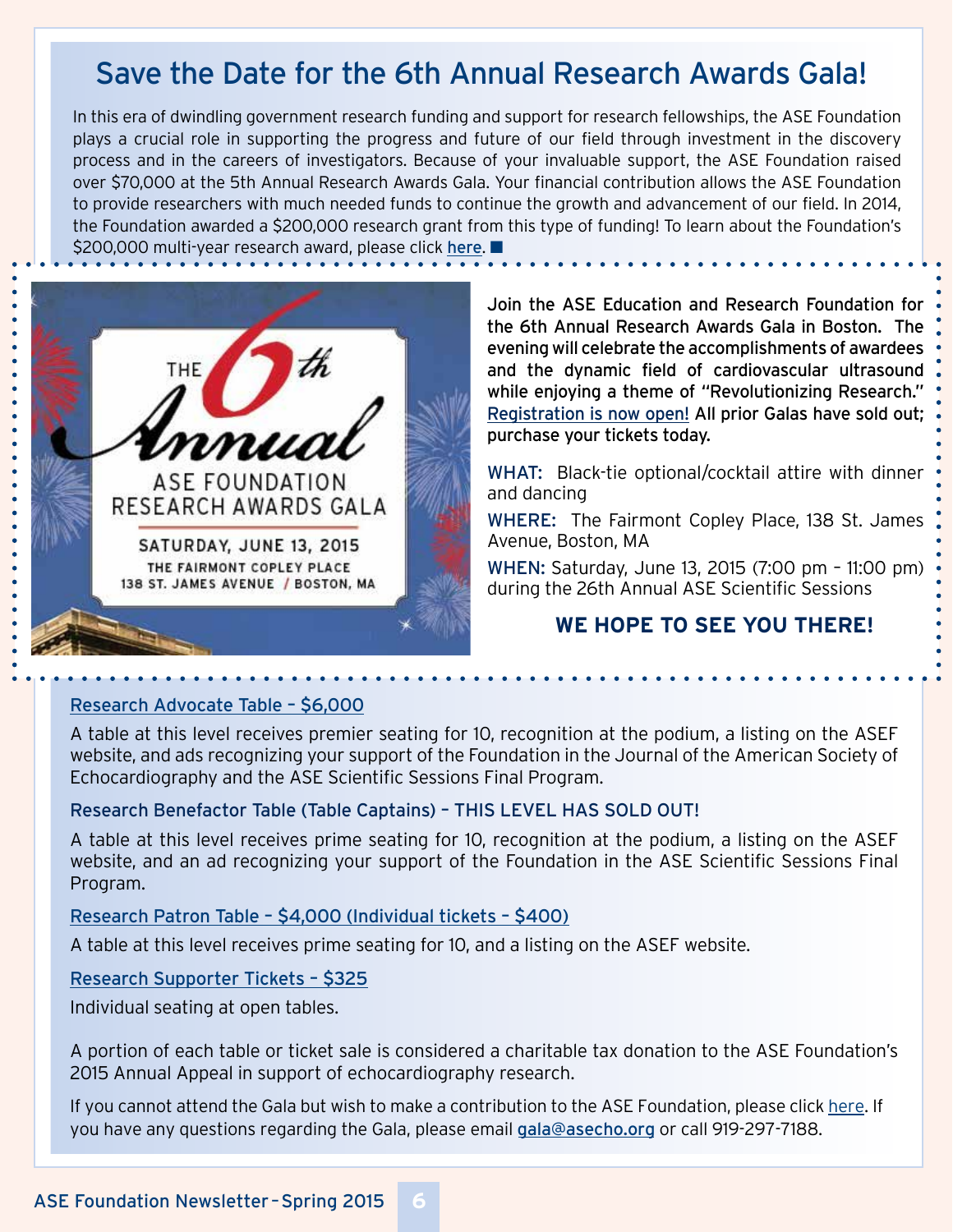# Honoring ASE's 2015 Award Recipients



#### PHYSICIAN LIFETIME ACHIEVEMENT AWARD Steven A. Goldstein, MD

MedStar Washington Hospital Center, Washington, DC



#### RICHARD POPP EXCELLENCE IN TEACHING AWARD

Marielle Scherrer-Crosbie, MD, PhD, FASE

Massachusetts General Hospital, Boston, MA



#### SONOGRAPHER LIFETIME ACHIEVEMENT AWARD

Margaret "Peg" Knoll, RCS, RDCS, FASE

University of California – Irvine Health, Orange, CA



#### OUTSTANDING ACHIEVEMENT IN PERIOPERATIVE ECHOCARDIOGRAPHY AWARD

#### Michael K. Cahalan, MD

University of Utah Health Care, Salt Lake City, UT



#### MERITORIOUS SERVICE AWARD

Roberto M. Lang, MD, FASE University of Chicago Medical Center, Chicago, IL



#### COUNCIL ON PEDIATRIC AND CONGENITAL HEART DISEASE FOUNDER'S AWARD

Hugh D. Allen, MD

Texas Children's Hospital, Baylor College of Medicine, Houston, TX

# **Why I Choose to Donate...** *Dr. Susan Wiegers explains why she chooses to donate to the ASE Foundation.*



"Cardiovascular ultrasound is my passion – clinically, intellectually and even personally. That passion aligns with the goals of the ASE Foundation which is to help assure the viability and visibility of our field. It is impossible to choose the "most important" activity undertaken by the Foundation. Investing my time, energy and money allows the Foundation to remain a vital part of our community. Watching the travel grant recipients – both sonographers and fellows – being acknowledged at the annual meeting is personally satisfying since I know that I contributed some of the funds used to bring them to the meeting. I especially value the translation of our documents, guidelines and posters into other languages to enhance global dissemination of our high quality standards. But those guidelines and standards are based on research – also an activity supported by the Foundation. Our reach is increasingly global – whether through humanitarian missions, guideline dissemination or interaction with international societies."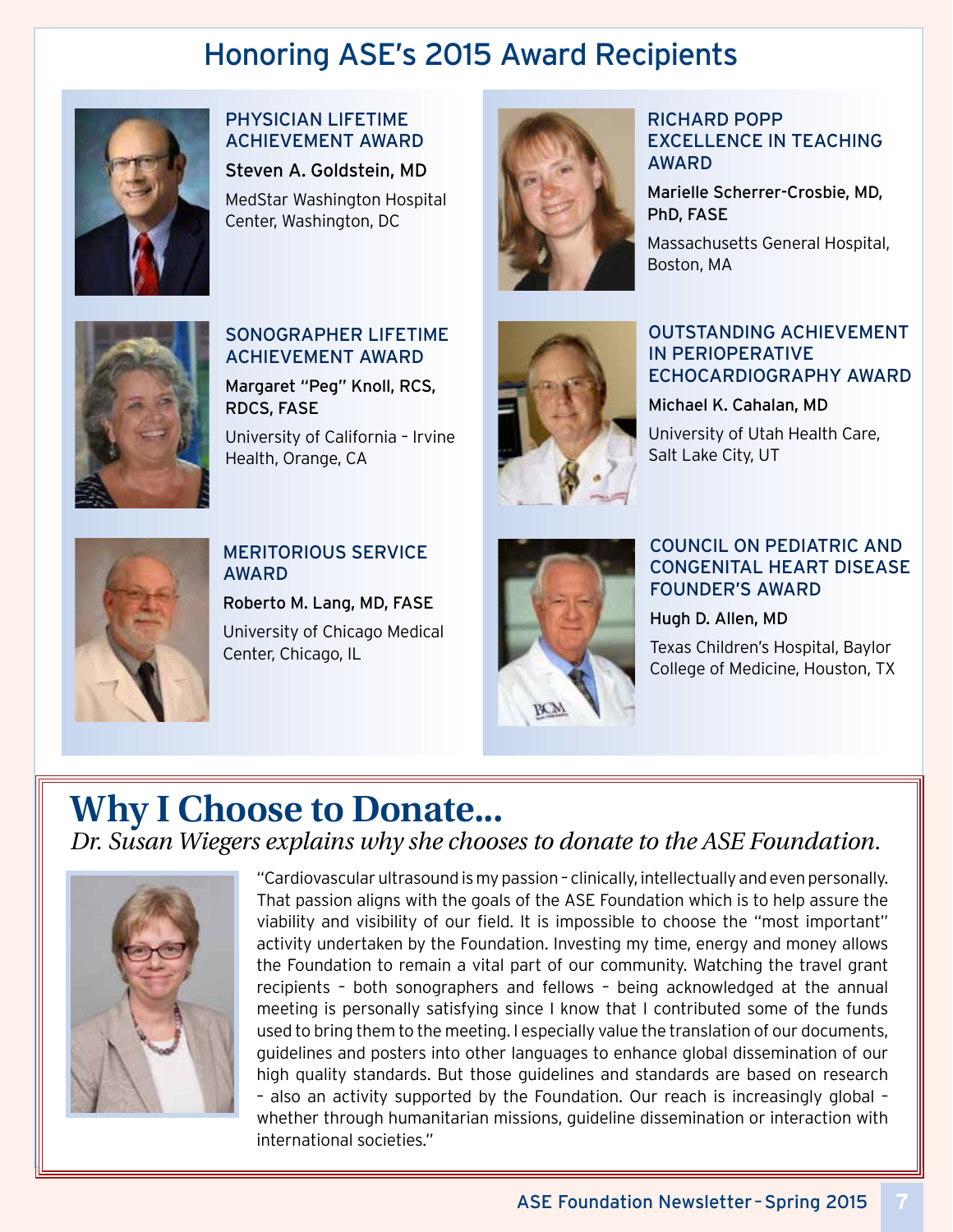

Joe Kreeger, RCCS, or [kpate@asecho.org](mailto:kpate%40asecho.org?subject=).

# **A Sustainer's Perspective:** *An Interview with Joe Kreeger, an ASE Foundation Monthly Donor*

The Foundation is proud to have members that support its initiatives on a monthly basis. The generous contributions made by these sustainers provide crucial, ongoing support for the Foundation's activities. With this in mind, the Foundation invites you to investigate our sustainer program by contacting the ASE Foundation Coordinator, Kristen Pate, at (919) 297-7169

#### You are one of the ASE Foundation's recurring donors, which means you make a donation to the Foundation every month. What inspired you to become a sustainer to the ASE Foundation?

I had previously given a nominal donation along with my membership dues knowing that the ASEF was using the funds to provide education and information for cardiovascular ultrasound professionals as well as research grants to investigators in the field of echocardiography. However, I felt compelled to increase my donation amount as I became more involved with the ASE and came to learn more about the work ASEF does to support missions and what it actually costs to fund all of this. Frankly, my budget simply would not allow a large one time donation so smaller installments proved to be a more attractive means of contributing.

#### You are a sonographer at Children's Healthcare of Atlanta. What are your primary responsibilities and what encouraged you to specialize in pediatric echo?

I am a senior cardiac sonographer as well as the technical director of the echocardiography laboratory and have spent 15 of the 22 years of my career at this great institution. As with most sonographers performing pediatric echo, I started out as an adult echosonographer and became interested in pediatrics after learning about the spectrum of anomalies that can occur and the complexity of some of the more severe types. In the beginning, it was the challenge of putting the pieces of the puzzle together. As the years went by, it became the knowledge that scans I performed could very well be contributing to the success of corrective or palliative surgery the child would need to survive.

#### What motivated you to become part of the American Society of Echocardiography?

I became a member of the ASE in 1997, primarily to have access to guidelines and gain knowledge from monthly journal articles. As time passed and sonographer involvement increased, I felt the need to take that next step and volunteer as a council or committee member and give back to the profession that has

given so much to me. The ASE relies heavily on volunteers to lend their expertise in the conceptualization and execution of initiatives, formation of guidelines and standards, and dealing with current issues related to echocardiography. Sonographer volunteers lend a voice that resonates with those "behind the transducer," speaking of issues related specifically to the performance of echocardiography.

I have had the opportunity to serve on several councils and committees and find it very rewarding to contribute to positive change within the society and the field.

Have you cultivated a relationship with a mentor within the field of echo (could be a professor, friend, or family member that has encouraged you to pursue this career path)? If so, how has this relationship helped you progress as a professional?

Several people have helped mold my career by providing training, encouragement, and patience. We (sonographers) never forget our first externship rotation and as a young trainee I was mentored by a wonderful sonographer named Lilly Navas-Toplak. She helped guide my learning of fundamental techniques that would improve the quality of my scans and maximize my understanding of physiology in diseased hearts. In these later years, I would have to thank Dr. Will Border as the single reason I have come to where I am in my career. The combination of his strong encouragement and support was the catalyst for my development as an advocate for excellence in the field of echocardiography.

#### What is your favorite book, movie, or television show?

I am not an avid reader, but I am fascinated with the history of medicine, specifically early cardiac surgery and the evolution of its practice. The book 'King of Hearts: The True Story of the Maverick Who Pioneered Open Heart Surgery' by G. Wayne Miller is my favorite. It's the story of Dr. Walton Lillehei and how he (along with other great pioneers in cardiac surgery) pushed boundaries to develop methods to repair heart defects in the early 1950's in eye-opening and provocative ways. Excellent reading for anyone in the cardiovascular medicine field!